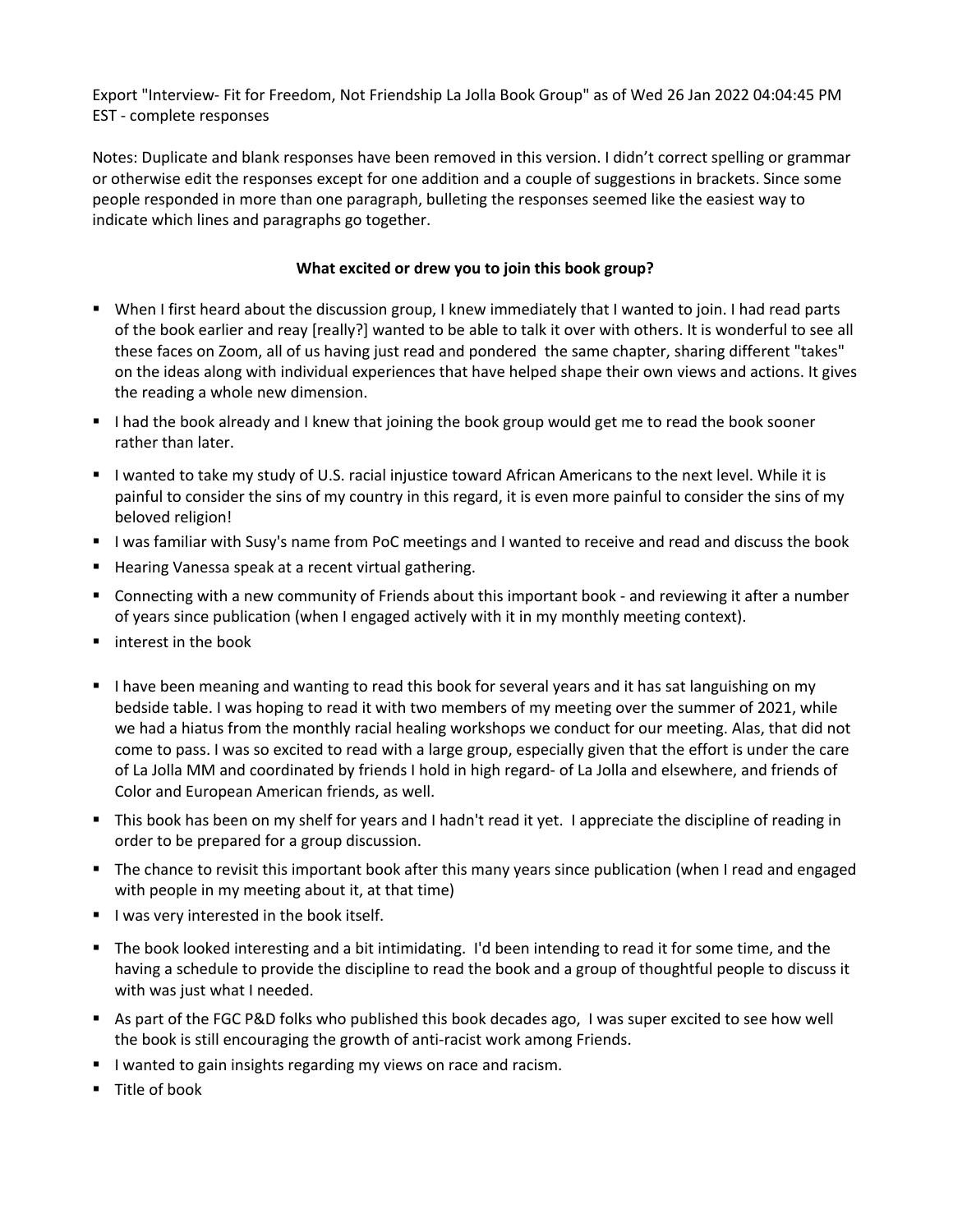- The quality of research in the book and how it corrects the simple myths we were taught about how Quakers helped end slavery.
- I needed to learn more about the history of enslavement and the roles that some Quakers played in not opposing it. People from multiple meetings were invited to join the book group.
- I had this leading about reading this book as a group experience, and was only planning to include our local San Diego and La Jolla Meetings. I worship, meet remotely and socialize with Friends throughout California, the country and internationally.

I thought other Meetings would benefit from reading it also and was prompting a few friends to do the same, when I quickly realized, not every Meeting has enough members or capacity to replicate what I wanted to ruin [do in?] San Diego. That's when I thought, why not invite my friends? And the rest is history! It really exceeded my expectations. I truly hope we will all still be involved by the end of the reading of the book.

- learning history of Quaker role in US history of slavery and post-slavery eras. The title of the book had a lot to do with my joining the book group
- § I've had the book for years and (evidently) needed something to get me going!
- Vanessa and Donna's excellent scholarship in bringing to light the reality of our history.
- Getting a more thorough understanding of the relationship between Quakers and enslaved or formerly enslaved people.
- The negative reaction of a significant portioon of Americans to Black Lives Matter
- **I was very interested in how Quakers were going to help in the education against racism.**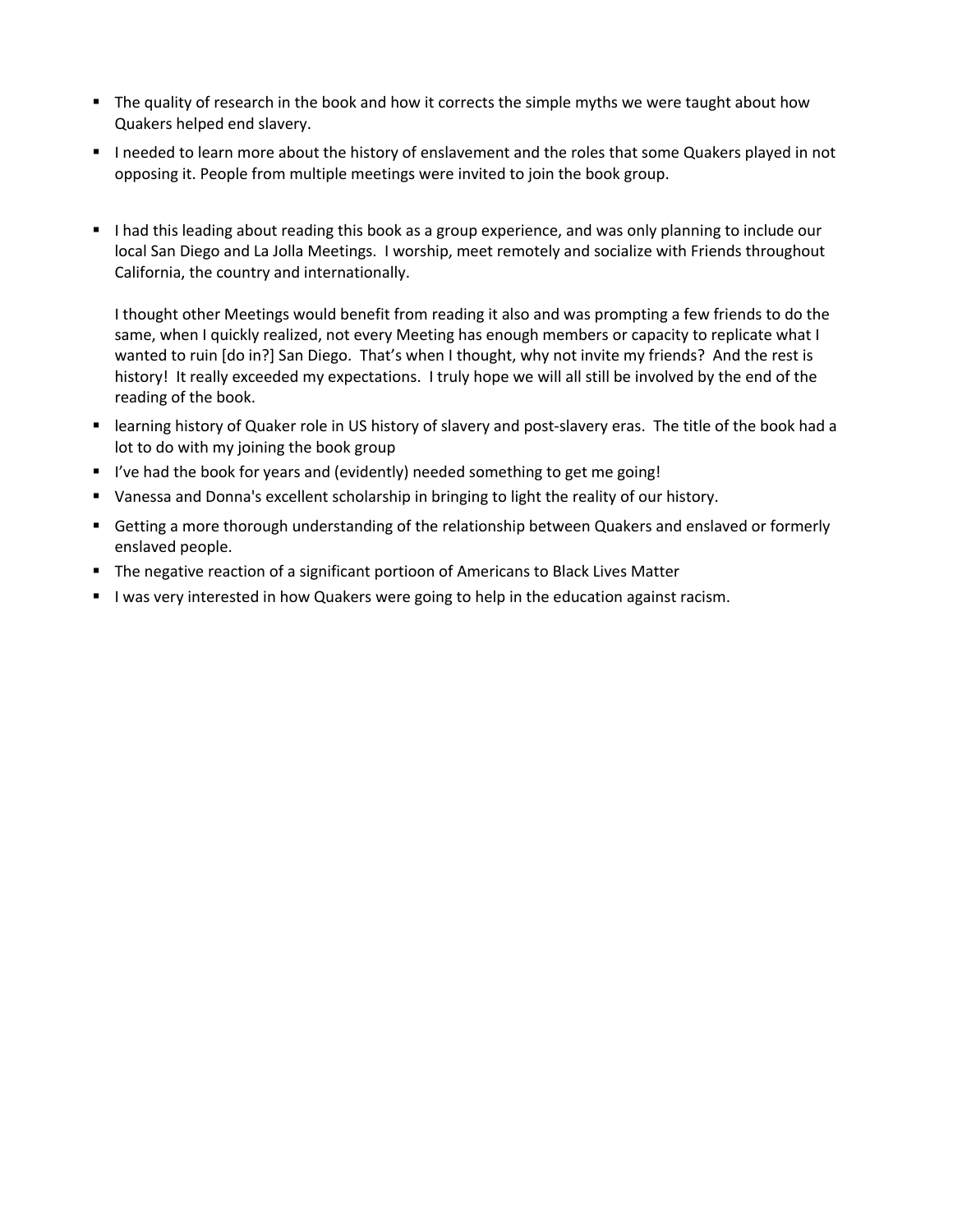## **What has been the most surprising to you about the book thus far?**

- The immense scholarship that went into the writing. [T]he many associations and strong individuals who worked tirelessly over centuries to end slavery and the interesting parallels to today.
- The detail of events described within it. I am happy to learn the details.
- I think I am coming to understand more complexities behind the myth of early Quaker abolitionism. While many abolitionist organizations were initiated or led by Quakers, most Quakers were as resistant as the rest of the European American population. And then, Friends retreated into "Quietism".
- § That Friends are prejudiced, from the 1600's to 2014. I don't see evidence that European American Friends are very different today.
- How deeply it has researched into Quaker history
- How relevant it still is not surprising, really, but important to note and take into account.
- that only a minority of Friends were really active in the anti-slavery movement
- The reluctance, and refusal, of many colonial Quakers to condemn enslavement and those who enslaved other humans. Even more so, the frank way that George Fox and other prominent Quakers spoke explicitly about enslavement without insisting on its incompatibility with Quakerism. Quietism, I now understand, is the name for the willingness for Quakers, throughout our existence, to abide, while sitting still in accommodating and respectful silence, violence against the 'other'. If we cannot stand up to loudly and firmly oppose injustice everywhere, then why do we bother to continue on as a community?
- These are stories that I did not know. I appreciate the style of the telling, it is thoughtful and not sensational.
- Nothing that surprising, given I've been immersed in this journey for so many years now.
- It presents a more nuanced view of Quaker support for emancipation. In all social movements, certain members of a group are more supportive and active than others. It was surprising to learn that certain Quakers weren't even in favor of emancipation.
- The most surprising thing was the depth of the involvement of early Quakers with slavery, and how long it took to reach the conclusion that slavery was or should be incompatible with Quaker practice. Quakers may have been ahead of their time in this regard, but not by much. The Quakers of colonial times and early U.S. history were very much part of their time in their attitudes and practices.
- The degree to which it generates deep examination of our individual meetings now, how Friends work together (or don't) to fight racism and to do other work in line with our testimonies. I was delighted with how readily it fosters great group discussions.
- § The idea of slavery was ingrained in our country and in all social units. Quakers might have been opposed to the institution, but when it came to their money and assets, they were no different from other white people. It is challenging for me to put my mind back 250 plus years and appreciate the bravery of Quakers to go against the ruling caste.
- Movement to end slavery, integrate schools, fair housing etc came from Quaker individuals rather than from the main body of Friends.
- How murky and complex the path was to end Quaker involvement in slavery, because of how reluctant many Friends were to change the system.
- That so many famous Quakers participated in slavery. Some directly and some as investors.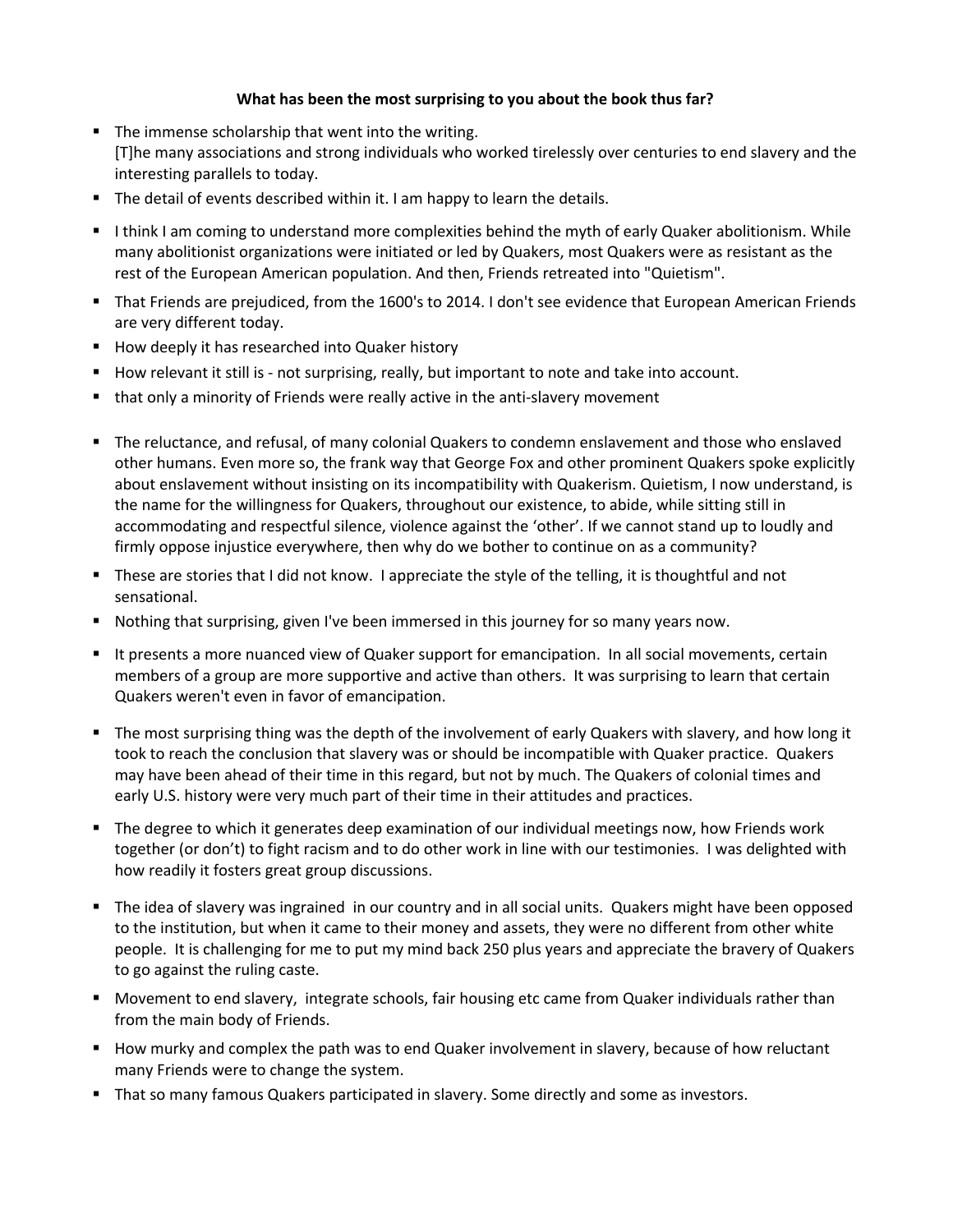■ Penn and his wife owned slaves.

Separately, through my own research and readings about this book, I learned that some Friends joined the Ku Klux Klan VOLUNTARILY!!! I literally screamed in my living room, after reading that. I emailed our planning committee group right away to share my shattering discovery.

- Learning about the role of individuals in advocating for freeing enslaved, but the resistance in the monthly and yearly meetings to taking a stand. Also the involvement of many Quakers in colonization societies promoting "exporting" freed slaves
- How much the Story of earlier friends coming to unity around abolition mirrors the struggles we are currently having in our meeting on racial justice issues.
- How reluctant Meetings were to 'read out of Meeting' enslavers but readily 'excommunicated' others for what today we'd consider infractions and minor offenses.
- The amount of resistance among Friends to calls for freeing enslaved people and ending slavery in general.
- The actual history of slavery and abolition among Friends
- That Quakers are fallible human beings.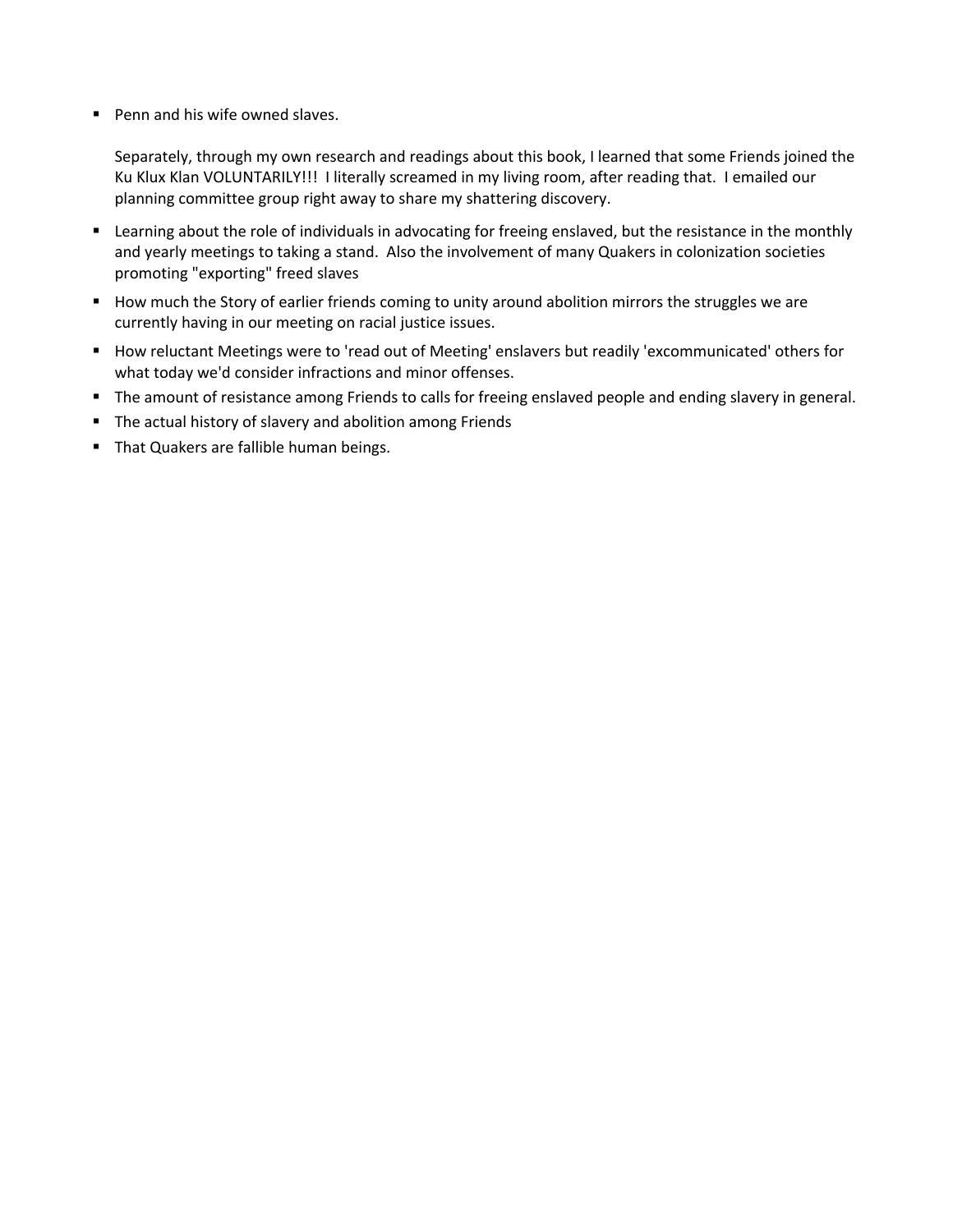#### **In the light of February being Black History month, what has this book taught you about Black history?**

- The consistent involvement and frequent leadership of African Americans in the movement to abolish slavery.
- It has taught me the not so pleasant side of Quaker relations with Black people even when efforts were there for abolition. History is always a lot more complicated and dark than we would want to believe.
- I am glad to have learned the names of African American Friends from recent history.
- § That despite many years of "black history" being promoted in the U.S., the dominant culture (me) knows little about the African-American experience.
- That "Black" history as recounted by white people is not Black history.
- racism is endemic
- § That black Quakers have always had to channel Jesus Christ himself to exist in European American Quaker spaces.
- Black history is American history.
- § This book gives a vital update and clarification (to long-held "notions" folks have about Quakers, both inside and out of the RSOF) about the real nature of Friends' journey in relationship to African heritage people over the centuries. It is a "must read" for any Quaker who cares about healing and ending racism.
- Too many things to mention. For example, I learned that similar to Japanese Americans who were forced out of their homes and into camps during World War II, African Americans in Ohio were forced to sell their property in 1829, because a state law demanded they either pay a prohibitive bond or leave the state.
- The book reinforced the all pervasive effect of slavery on the early American economy, and the way this permeated through the rest of life in that society. (We've only read and discussed the first two chapters, so I'm sure there will be more enlightenment to come.)
- It has broadened the story beyond what we knew of a few Quakers and even fewer Black agents of positive change. It has led me to want to learn even more of the truth of Black strength behind the myth of passive recipients of Quakers' efforts to the hundreds of unknown folks whose stories enrich us, filling us alternately with outrage and with hope.
- Black history is erased. And, if and when it does come to light, white people don't want to feel uncomfortable so they ignore that systemic racism still exists. Whenever I learn of Black history, I am amazed at their resilience. The fear of the white class never ceases to surprise me.
- A long history of very slow progress to being accepted as deserving equality of opportunity and American citizenship
- § I understand more why Quakers aren't known and lifted up in the Black community as the "backbone of the underground railroad." For most of the time that chattel slavery was a legal institution in the US, Quakers were willing participants. The white Quakers who had the leadings to struggle hard against it had a very difficult time struggling with other Quakers, for generations, before unity was achieved.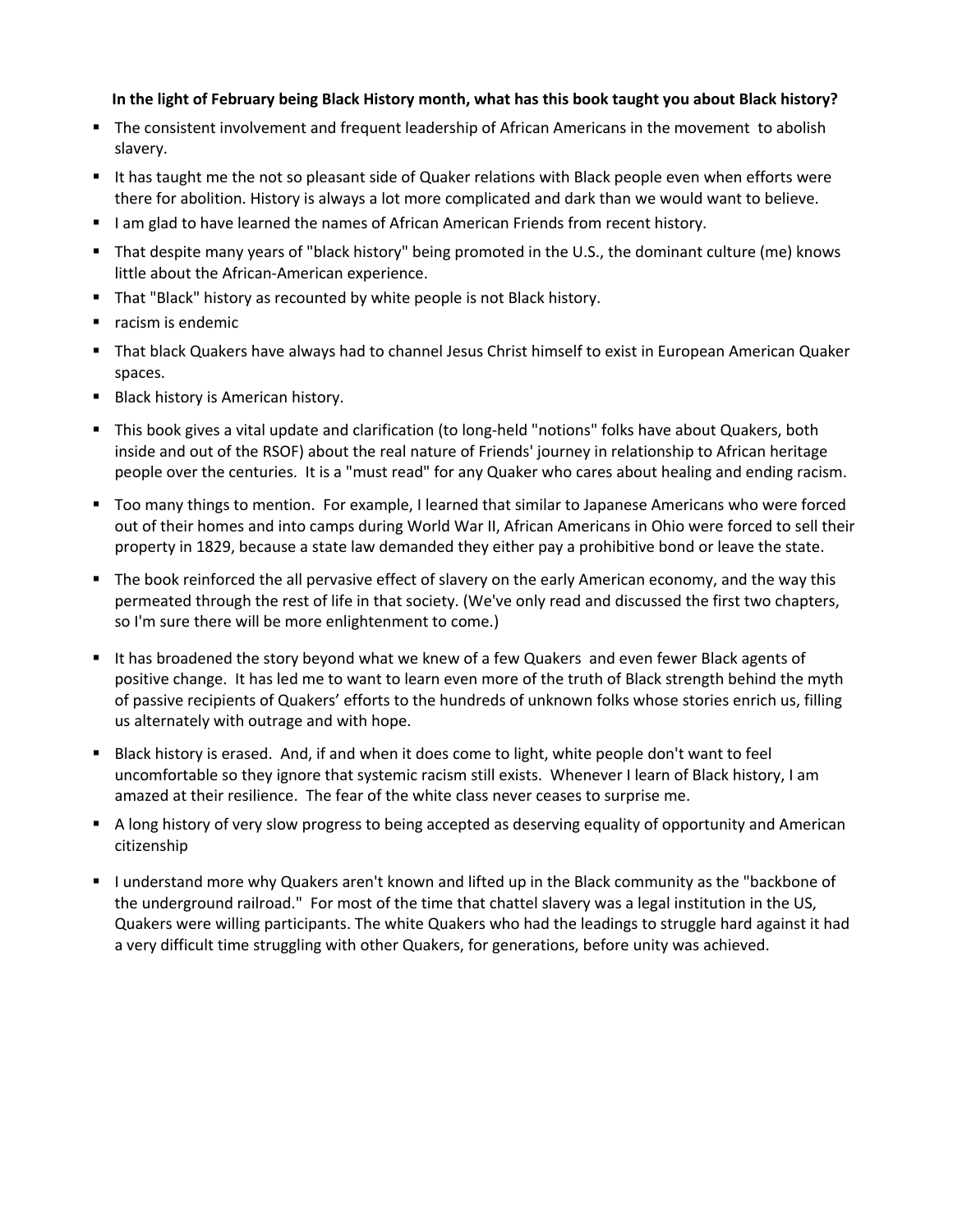§ Please note, we have only met three times, and we were very privileged to have our beloved Vanessa Julye presenting on our very first gathering. Right now, this week, we just discussed our reading of the second chapter. The information that you gather from us now, will NOT be the same six month's from now, or by next February 2023. It would be interesting to ask the same questions then, and compare results.

I have learned that the kidnapping of these African youth, to enslave them for free labor in this country, was a very well thought out and intentional plan. This was not a casual conversation or decision. The vast amount of human influence and dominance behind accomplishing this successfully, proves how their corporate and financial alliances were extremely powerful.

- The importance of learning more about our history from the perspective of those who were "silenced"
- The way it's been taught, especially to white people, is so sanitized, compared to the truth.
- Black history IS American history ergo Quaker history. It is not 'separate but equal' but rather integral to any realistic understanding of our Quaker history.
- That the "colonization" movement (sending freed Blacks to other lands, Liberia, mostly) had come under the control of people using it to undermine, rather than support, abolition.
- A reminder of the dehuminizing effect of slavey and the resilience of many enslaved people
- Listen to people of color about their history. They know what has been perpetrated against their people more than white washed history books.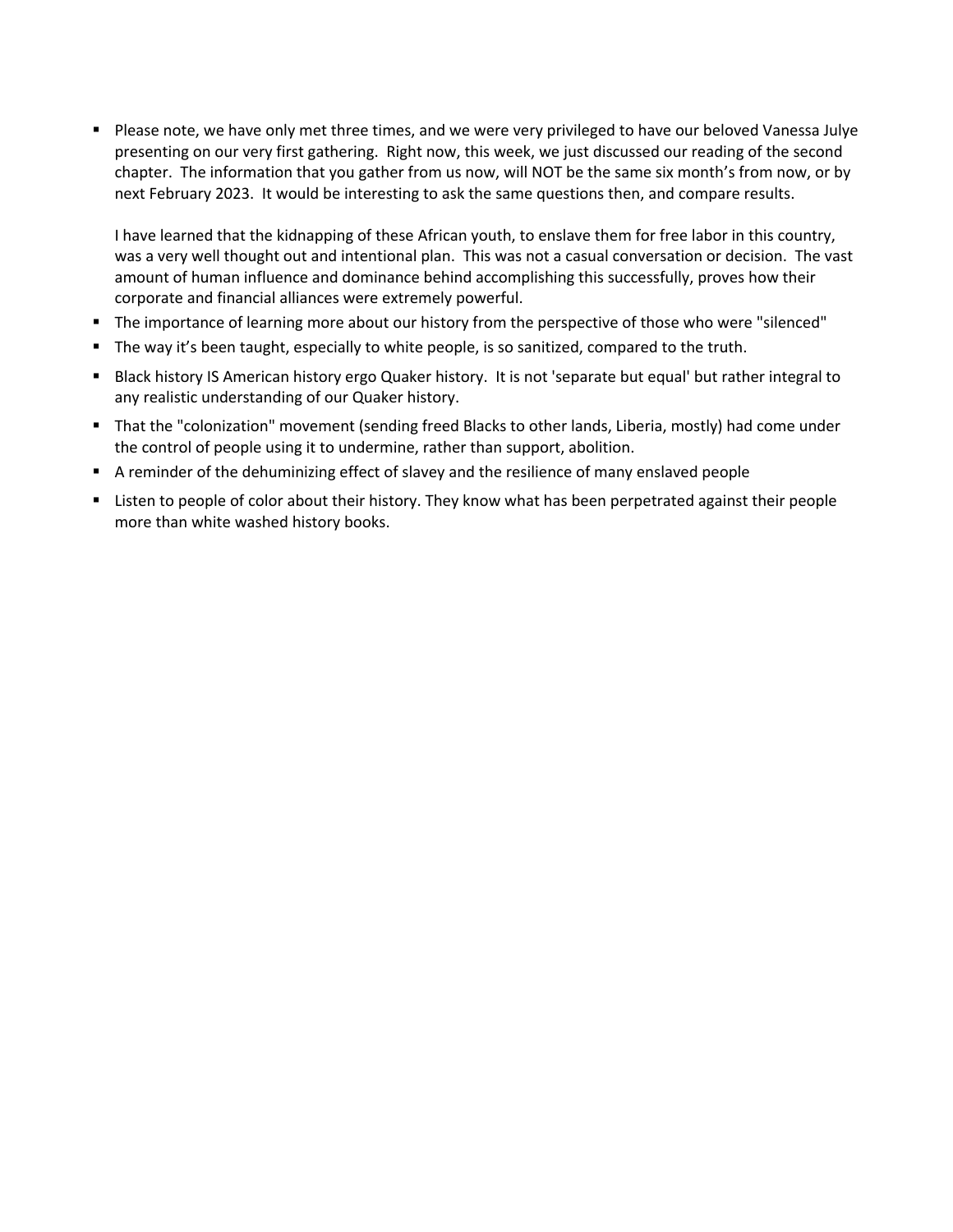# **How has reading this book in a book group influenced the way you understand and interact with the book Fit for Freedom, Not Friendship?**

- § Absolutely. Firstly, I am reading slowly -- a chapter a month --and carefully. Sharing the experience of this new knowlege with others, even over Zoom, is powerful. I find myself connecting with the book more than when I earlier read "into" it by myself.
- § I enjoy gathering with Quakers to learn and study. It is always such a pleasure to gain insight from others.
- It keeps me motivated to read, looking forward to the deep discussions to be had.
- § I am struck by how elementary the discussion is, with all the European Americans who are in the book group.
- Not so much influenced my understanding of the book as broadened my sense of community around reading it and taking in/acting on what it teaches us.
- not really
- This is the first time I am reading it. I am finally motivated to read it because of the group.
- The questions from the study guide help shape the sharing. Hearing other people's reflections, excitement and curiosity encourages mine.
- § It has allowed me to listen to the variety of experiences, learnings and other responses to this story and the issues it relates to in today's world. I love getting the perspective of West Coast folks on all this, being only familiar with East Coast Friends and a little with Ohio YM (Conservative) Friends
- Reading this book with a group has forced me to keep reading, even when the contents are unsettling. The discussions with the group range beyond the contents of the book itself and help to anchor the concepts in contemporary reality.
- It has helped me realize the particularity of what I bring to reading it from my own background, and how many different kinds of gifts and challenges it might present to others, from very different parts of the country. It helps me question my assumptions
- I enjoy the breakout sessions. People from all over are participating and their personal stories are enlightening. All of us have a different experience.
- It lets me know that we are transforming our understanding of this ignored part of history together.
- I have some eye problems, I struggle through the reading because I have a committment to the group.
- Not influenced, as much as opened my consciousness to appreciate "patiently" on the themes of focus by people of different races. We are not all reading the same book, because it can perceived so differently by some. Fortunately, the authors' do not leave a thing to interpretation and it's very easy to honor its intended purpose. Focusing on this history is not as personal a wound for some friends.
- I put much more thought into the reading because I know I will be sharing in a breakout room
- Because I know I'm going to discuss it with other people, I think I'm more attentive when I read. Also, other people bring out aspects of our history that did not immediately come to mind when I was reading the book on my own.
- $\blacksquare$  N/A
- § This setting forces me to think about the perspectives other people bring to the book, as as what I might say about it, thus deepening my engagement.
- It's interesting to get other's take on the subject, but hasn't changed my understanding of the issues
- § I'm actually learning what it is about! I have a hard time retaining what I read. This group is a tremendous help in my learning.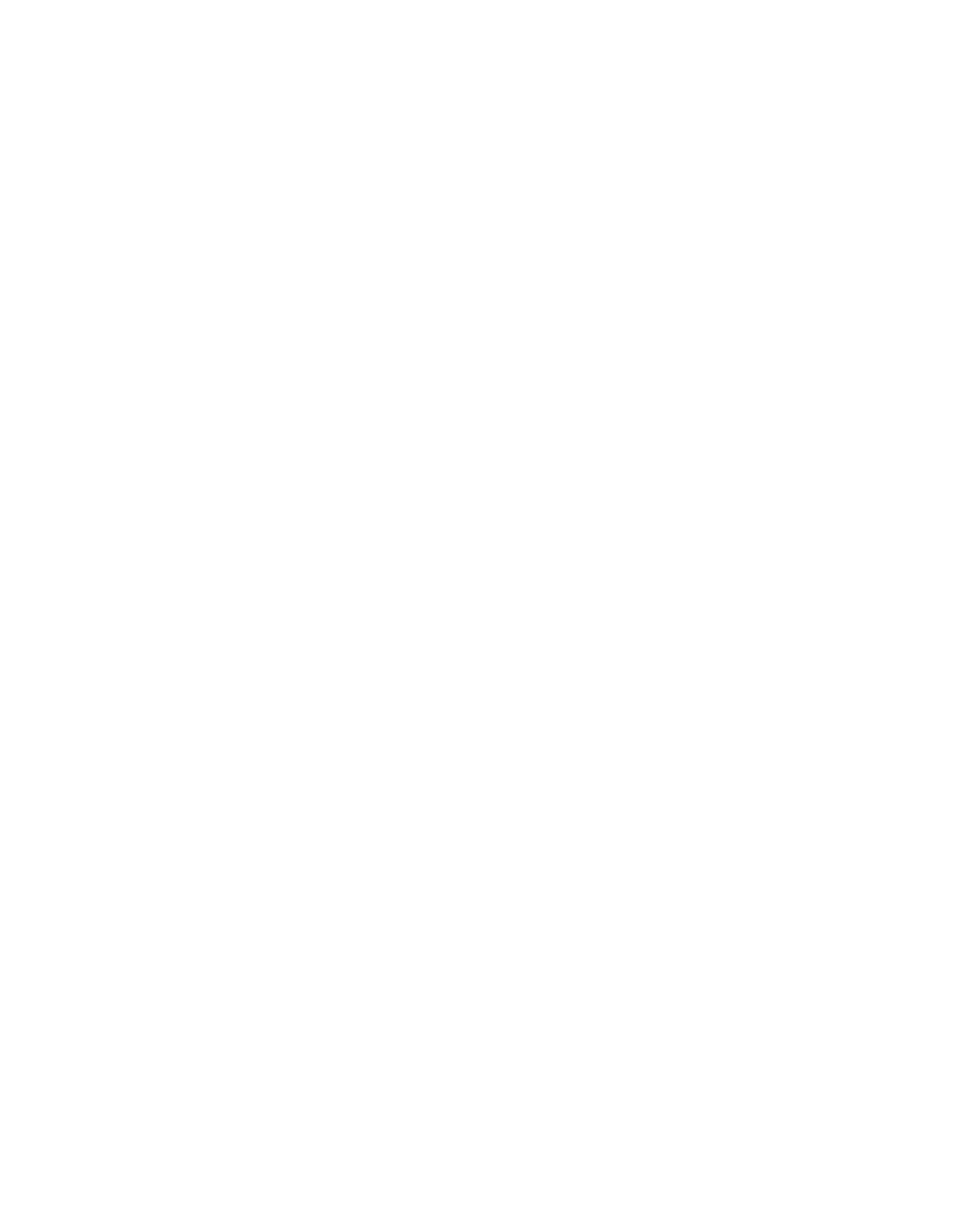# **Has this book moved you to look at or do anything in your meeting, personal life, community ect? If so what?**

§ To try to be more aware of racism around and within me and of the frequent disconnect between words and actions.

And there's lots more reading I want to do.

- § The thing I grabble with is Vanessa Julye stating that the Quaker form of worship can be and is attractive to Black attenders -- even though we have so few. It has made me think about how we may be pushing others away by being so much "in the know" about how we worship and perhaps not being open enough to some greater variant of our practices.
- Yes. I'm looking at my organization now.
- I have long been acting on the insights from this book as well as other sources of support for addressing racism effectively. The book unfortunately had little palpable effect on our meeting when it came out, but things are moving better by now.
- just to realize how much self-interest dominates what we do
- It feels as though seeds are being planted, too soon to see the growth.
- § I have been working actively from a deep place so long on all these issues, that I don't have a ready response to this. I look at all these things almost daily, and have so for many years.
- I would like to see more African Americans at my meeting. I have always felt this way, but the book brings this into sharper focus.
- The book has moved me to look at the range of attitudes and the capacity for activism within my meeting.
- § I want to write up the book group experience for my meeting's on-line newsletter. As I'm already involved in a number of anti-racist activities that I see as effective, I don't foresee adding other new activities. It probably will remind me to incorporate the FGC anti-racism queries into every decision I help Quaker groups make.
- I am more aware of my inner conversations regarding race and class in my daily life. Living an active conversation regarding how our meeting can reach people of color. What do we have to offer??
- Take part in Black Lives Matter, support presentation of unknown African American achievement to the community. Take part in vigils for an African American whom I believe was murdered by local police. I have been taking part in the above for some time but reading the book makes me realize there is more to do
- It was part of a number of influences that strengthen the foundation of my continual anti-racism work. It helps to know that even when the struggle is long and drawn-out, that that is also the case with all progress in the past.
- Very funny.

The fact that my Meeting has agreed to host this reading group, doesn't mean everyone is in agreement, or content about its continued success. The word "modest" is articulated frequently, when expressing their anticipated expectations about this reading group. I look at it as "there's too much work ahead, to focus on negativity and the haters."

I believe this book was written for such a time as this, and was shocked to discover that some Meetings and Friends had already read the book. I want to see tangible changes for the better after we are finished reading this book.

**• I have shared with several individuals about the parallels I see in our meeting today**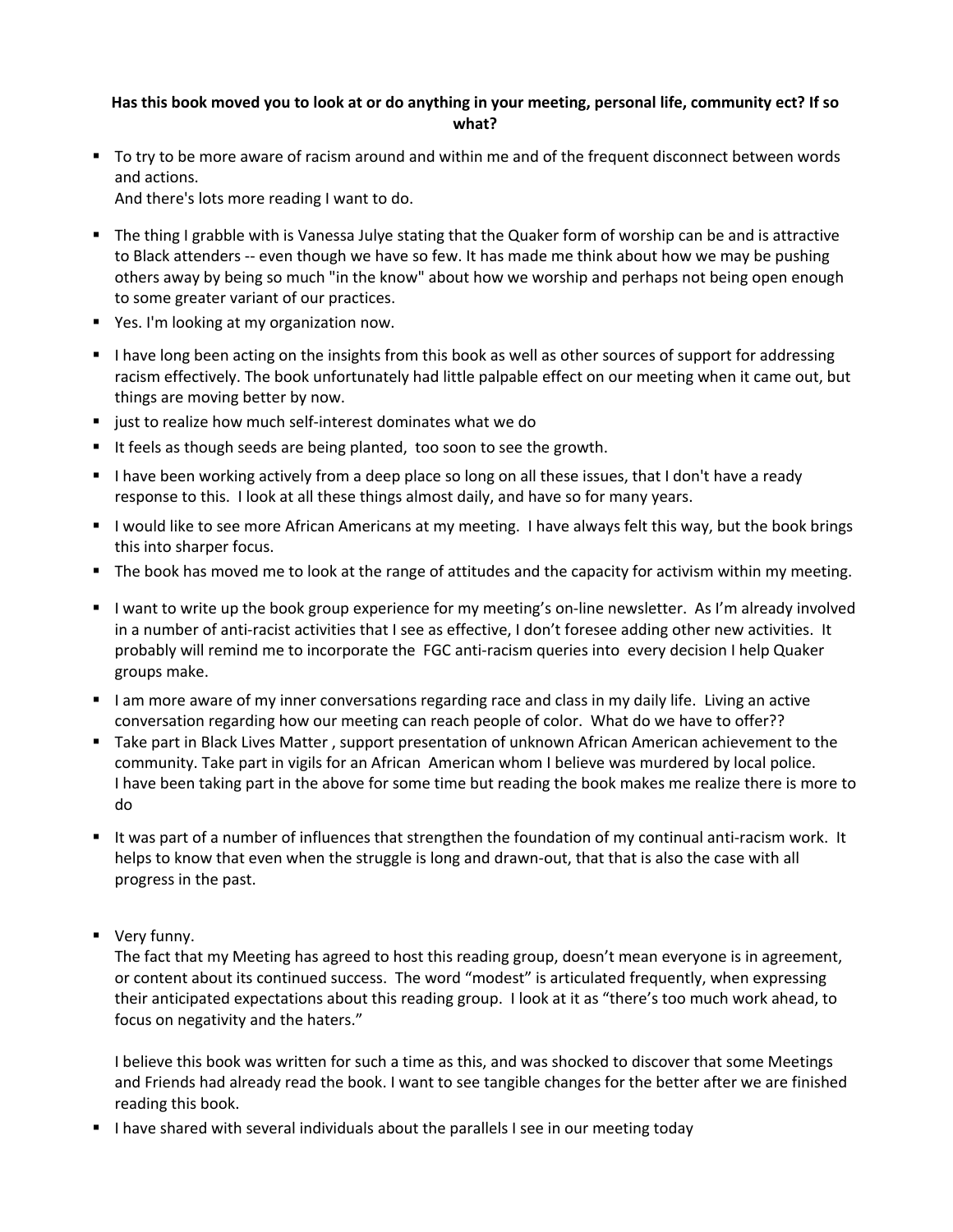- Not yet.
- Helped me appreciate the need for reparations to make all of us whole again.
- Not yet.
- No, since the topic and issues were already at the forefront of concerns
- § I'm super isolated physically. I do recommend the book to anyone I can (including Bailey Sarian for dark history!)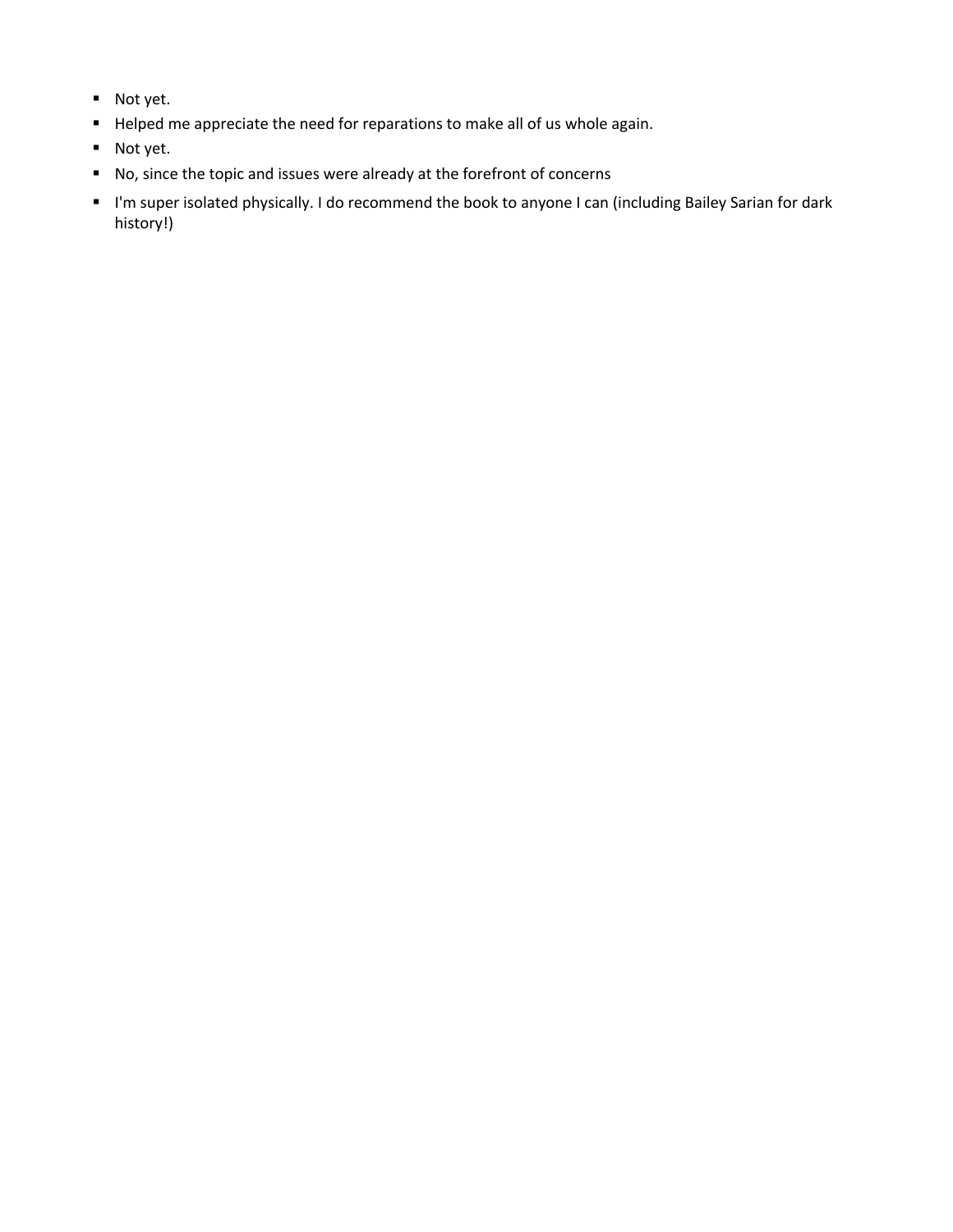## **How strongly would you recommend this book to other Quakers?**

- Very strongly
- § Strongly
- Very strongly
- § Strongly
- Very strongly
- Strongly
- Very strongly
- Very strongly
- Very strongly
- Very strongly
- Strongly
- Very strongly
- § Strongly
- § Strongly
- § Strongly
- Very strongly
- § Strongly
- Very strongly
- Very strongly
- Very strongly
- Very strongly
- Very strongly